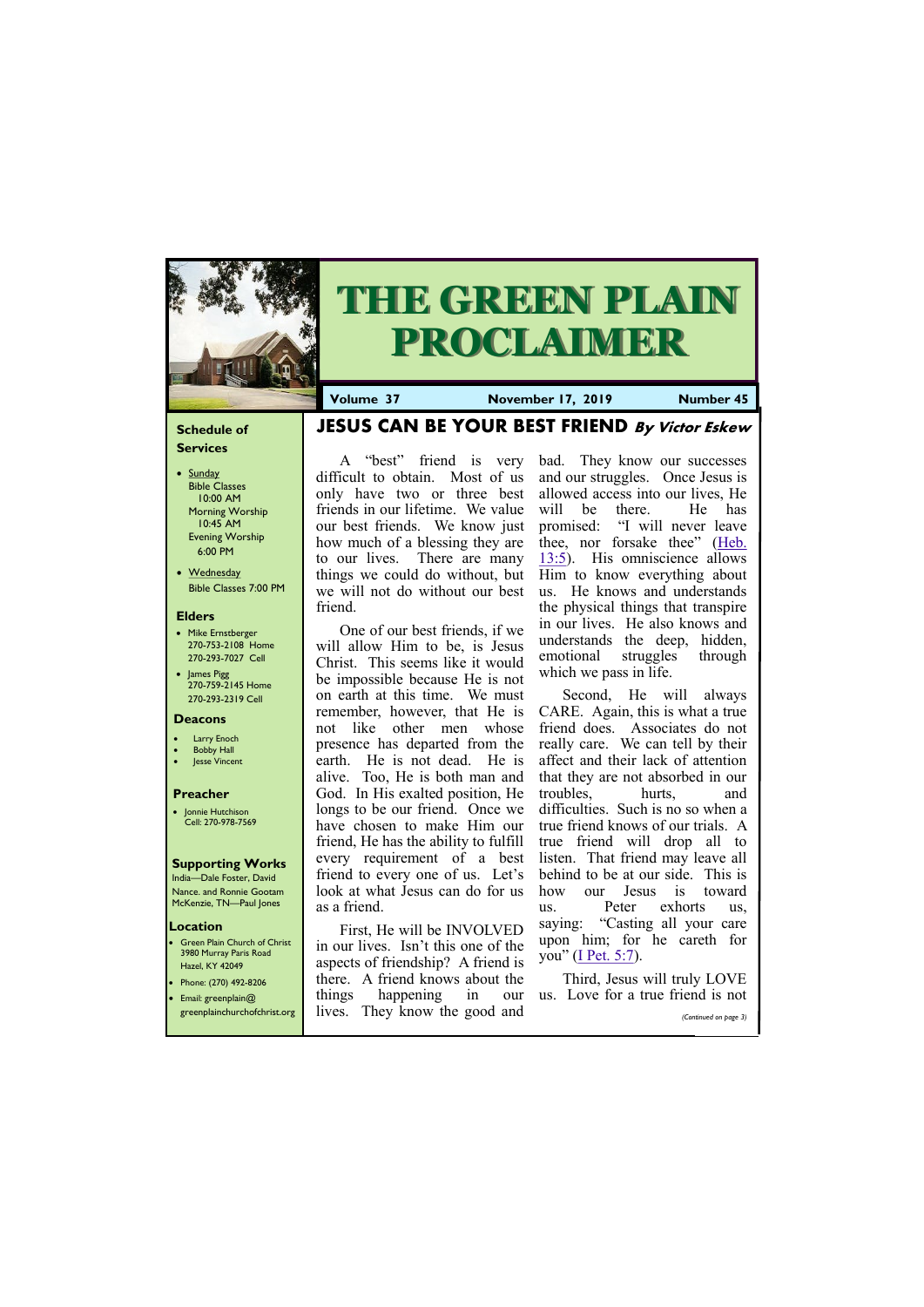### NEWS AND NOTES

- *REMEMBER IN PRAYER: Green Plain members*: . Remember Faye Travis, Peggy Jarvis, Rex and Margarette Enoch, Mary Crutchfield, Joanne Barnes, Maxine Pool, Hayes and Marjorie Grady, Jim Fielder, and Larry Enoch.
- **Family and Friends:** Reta Kimbro, Teresa Tacker, Betty Pond, Bryan White, Meredith Enoch, Kenneth Mizell, Walter Byars, Will Winchester, Jim Hutson, Janice Canter, Maryanne Pedigrew, Dale Foster, Andrea Phillips and Donald and Dorothy Cook.
- *UPCOMING LOCAL EVENTS*: Annual *Area Wide Singing* at Green Plain o*n* November 22nd at 7:00 pm*.* Jane Morris will host an *Ornament Party* at her home on December 14th at 6:00 pm. All ladies are invited.
- **Pantry items for November: 3—Potatoes; 10—Chili; 17—Beets; 24—Creamed Corn. All items should be canned. Thanks to all for participating in this effort.**
- Remember our **snacks for the hospital program** and place your items in the baskets in the lobby.
- **PASS IT ON!** When you have finished reading this bulletin, why not pass it on to a loved one, friend or neighbor. Use this as a tool to spread the gospel. Or, pick up extra copies to hand or mail to others.
- **See our Facebook page** for announcements, updates and articles. Access to past editions of this bulletin are available on our website at http://greenplainchurchofchrist.org.
- **Mission Work:** Please continue to pray for the preachers this congregation is supporting in India and for Dale Foster, Ronnie Gootan, David Nance, Mike Kiser and Paul Jones in their respective works.
- Watch **"A Bible Answer"** each Sunday morning at 8:00 am on WQWQ TV in Paducah, KY. This program is also available on their website at abibleanswertv.org and on GBN and YouTube**.**
- **November 2019 Anniversaries: 1st Ann & David Thompson; 13th Jane & Junior Morris; 17th Debbie & Mike Ernstberger; Birthdays: 15th Jonnie Hutchison; 23rd Vickie Cantor; 25th Margrette Enoch. Please let us know if we have left anyone out.**
- Here is what the Bible says is necessary to accept God's offer of salvation from the eternal consequences of sin: Onemust **HEAR** the gospel message of salvation (Romans 10:17). One must **BELIEVE** in Jesus as the Son of God and Savior (John 8:24; Mark 16:16). One must **REPENT** or turn away from the practice of sin (Acts 17:30-31). One must be **IMMERSED** in water to spiritually reach the blood of Jesus (Acts 2:38; Romans 6:3-5; Galatians 3:26-27). One must **LIVE A FAITHFUL LIFE** as a Christian (Titus 2:11-12; Revelation 2:10).



**Page 2**

*BIBLE RESEARCH QUESTION*

**This Week: What did God command the Israelites to do before He sent the last plague upon the Egyptians?**

**last Week**: *Who was Dionysius?*

**Answer:** Dionysius the Areopagite is mentioned

in Acts 17:34 as one of the converts in Athens.

**LESSONS TODAY Sunday AM** *"You Don't Need to Run If You Put Your Trust in God"*

> **Sunday PM** *Paul Jones*

*"Preach the Word"*

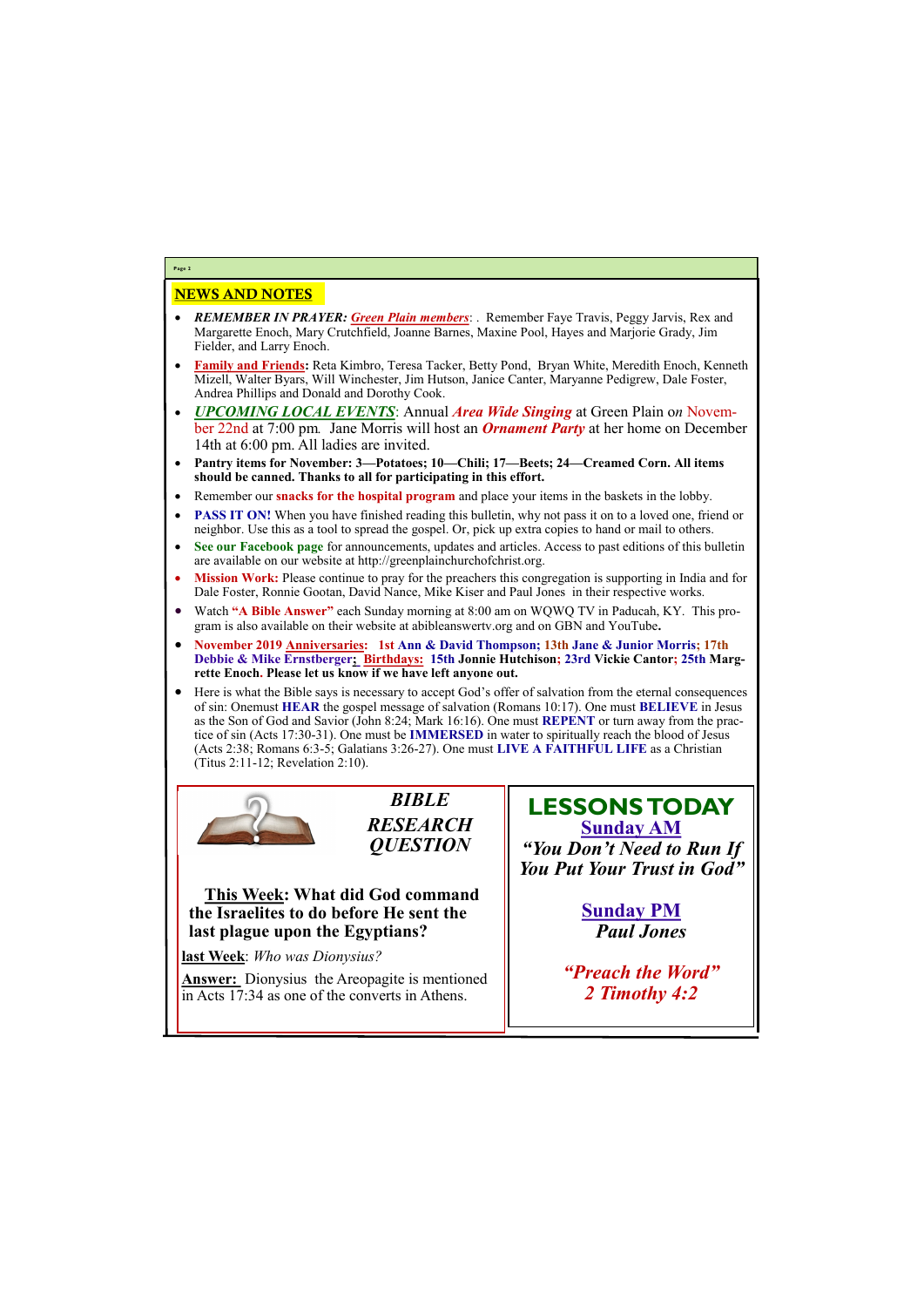**Page 3**

something that comes and goes. It is not based upon our perfect behavior. A true friend will love even when we are not loveable. Jesus manifested His love for us initially by dying in our stead on the cross of Calvary. He himself said: "Greater love hath no man than this, that a man lay down his life for his friends" ([John 15:13\).](https://biblia.com/bible/kjv1900/John%2015.13) He will continue to love us throughout all of our lives. His love is the purest expression of agape love. Our flaws, shortcomings, and sins will not cause Him to cease loving us. He will constantly be seeking our best interest.

Fourth, Jesus will always SUPPORT us. There are times in life when those we think are our friends forsake us. We need them. We are in trouble. We need support, but they are nowhere to be found. This will never happen with Jesus. He will always be in our corner. If everyone else turns their backs on us, Jesus will be present. Paul learned this lesson while in a Roman prison. He writes about it in [II Timothy 4:16](https://biblia.com/bible/kjv1900/2%20Tim%204.16-17) -[17](https://biblia.com/bible/kjv1900/2%20Tim%204.16-17). "At my first answer no man stood with me, but all men forsook me: I pray that it may not be laid to their charge. Notwithstanding the Lord stood with me, and strengthened me…" Yes, when everyone else turned away from Paul, Jesus was there. He will be there for us as well.

Fifth, as our best friend, Jesus will REBUKE us. A true friend will not allow us to continue on a dangerous or sinful course without rebuking us. He will warn us of evil. He will rebuke us of wrong doing. The reason is because he loves us. Jesus often rebuked His disciples while He was with them during His earthly ministry. He will rebuke us as well. In the letter to the Laodiceans in the book of Revelation, Jesus

us: "Faithful are the wounds of a friend…" When Jesus rebukes us, we may hurt for a while, but His rebuke is intended for our good. He does not want to see us hurt. He does not want for us to be lost.

| said:<br>"As many as I love, I rebuke and   | 3980 MURRAY PARIS RD |
|---------------------------------------------|----------------------|
| chasten" (Rev. 3:19). Proverbs $27:6$ tells | <b>HAZEL, KY</b>     |

Sixth, a best friend FORGIVES. Our best friend realizes that we are not perfect. He understands that we have weaknesses. Sometimes our imperfections can harm the one we care about the most, our friend. Our friend, even though he is wounded, is willing to forgive. Jesus is a friend who will forgive. He forgave the woman taken in adultery. He forgave Peter who denied Him three times. He forgave the penitent thief on the cross. He would have forgiven Judas had he truly repented and asked for forgiveness. These examples show that Jesus is willing to forgive even the most horrible actions we could commit. In [Exodus 34:6](https://biblia.com/bible/kjv1900/Exod%2034.6-7)-7, we learn of the forgiveness of God. "And the Lord passed by before him, and proclaimed, The Lord, The Lord God, merciful and gracious, longsuffering, and abundant in goodness and truth. Keeping mercy for thousands, forgiving iniquity and transgression and sin…"

Seventh, Jesus will GIVE because He is

*(Continued from page 1)*

"Singing and making melody in your heart to the Lord" Eph. 5:19 **NOVEMBER 22ND 7:00 PM AREA WIDE SINGING** AT THE **GREEN PLAIN CHURCH OF CHRIST** *3980 MURRAY PARIS RD*